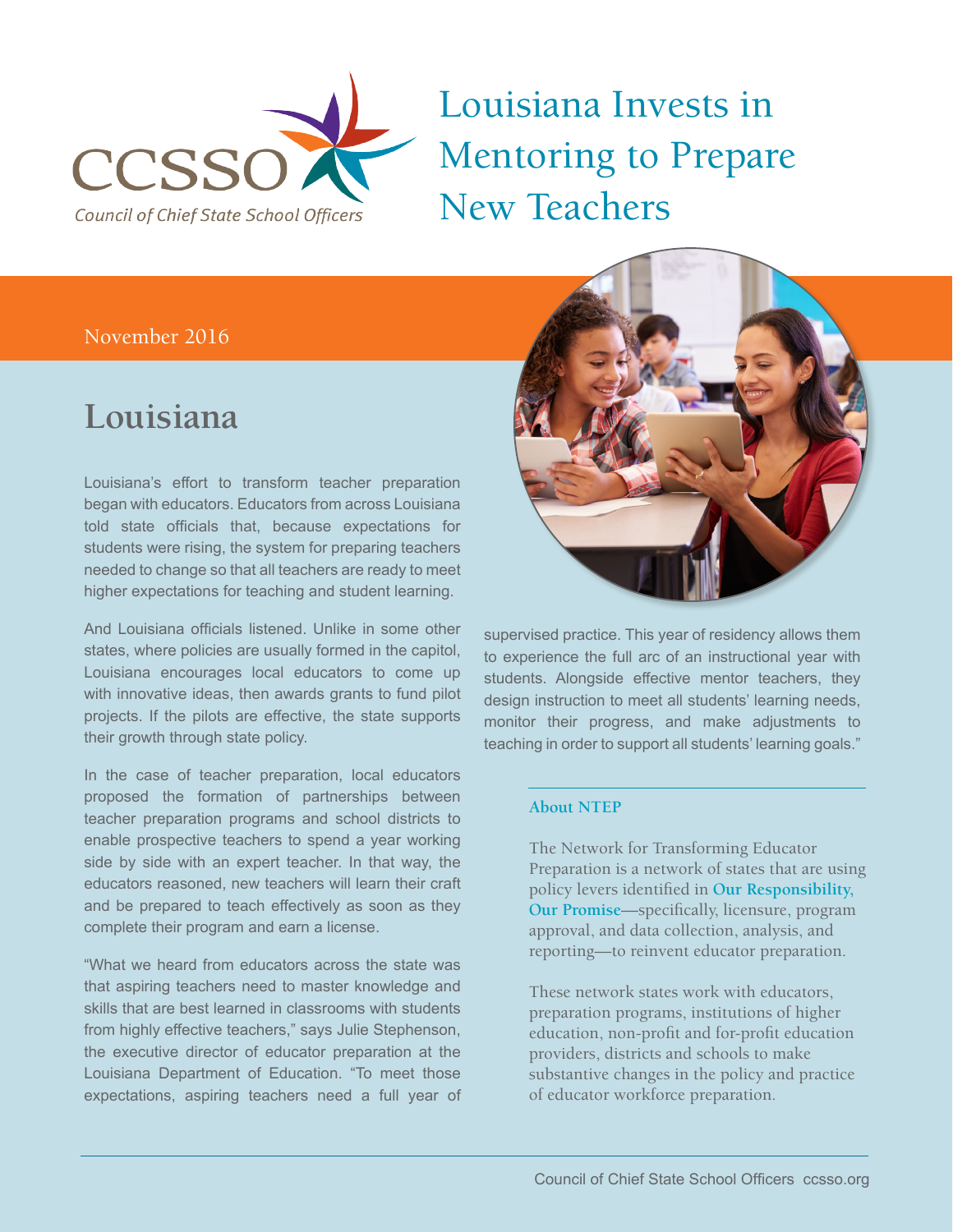# Elevating the Teaching Profession

Believe and Prepare, the program to create year-long residencies, was the basis for statewide policy adopted in October 2016. These policies will take effect for students entering teacher preparation programs in 2018-19.

The state has been moving to make other significant changes to teacher preparation as well. Together, state officials believe, these policy changes will enable all Louisiana teachers to ensure that all students meet academic expectations. Louisiana is also shifting regulations on the design of preparation programs from counting the number of courses students take to determining whether prospective teachers have met competencies needed for effective teaching. In that way, state officials say, Louisiana will ensure that all teachers are prepared for teaching when they complete their programs, and providers will have more flexibility to design innovative, skills-based programs.

"Previous policies specified the number of hours a teacher candidate must complete and the course topics they have to study," says Stephenson. "They did not go further to specify the knowledge and skills that are most essential for teacher candidates to master to earn a license."

To develop the plan, educators throughout the state have collaborated with the department over the last two years to identify the knowledge and skills all prospective teachers need to demonstrate. Under the new policies, each institution will partner with school leaders and mentor teachers to determine candidates' mastery of those competencies and readiness for certification.

State officials are considering other changes to the program approval process as well. They are developing a quality rating system, which will include a set of indicators of the quality of preparation programs. They are also weighing what consequences would be appropriate for institutions that are highly effective, and for those that fall short on quality reviews.

**Today, the Believe and Prepare program includes 41 school systems and 24 preparation providers and has reached more than 1,200 aspiring and mentor teachers and more than 26,000 students statewide.**

### The Role of the Network

In its efforts, Louisiana has benefitted from participation in the Network for Transforming Educator Preparation, says Stephenson. The states in the network worked closely together and formed a "community of practice," she says.

For example, the state has worked with colleagues from Massachusetts, Georgia and Connecticut, which have developed data systems or updated parts of their teacher preparation and licensure policies. "Having these states in the network allowed us to learn about their work and understand how a state agency like ours can continue to strengthen teacher preparation and licensure here in Louisiana," she says.